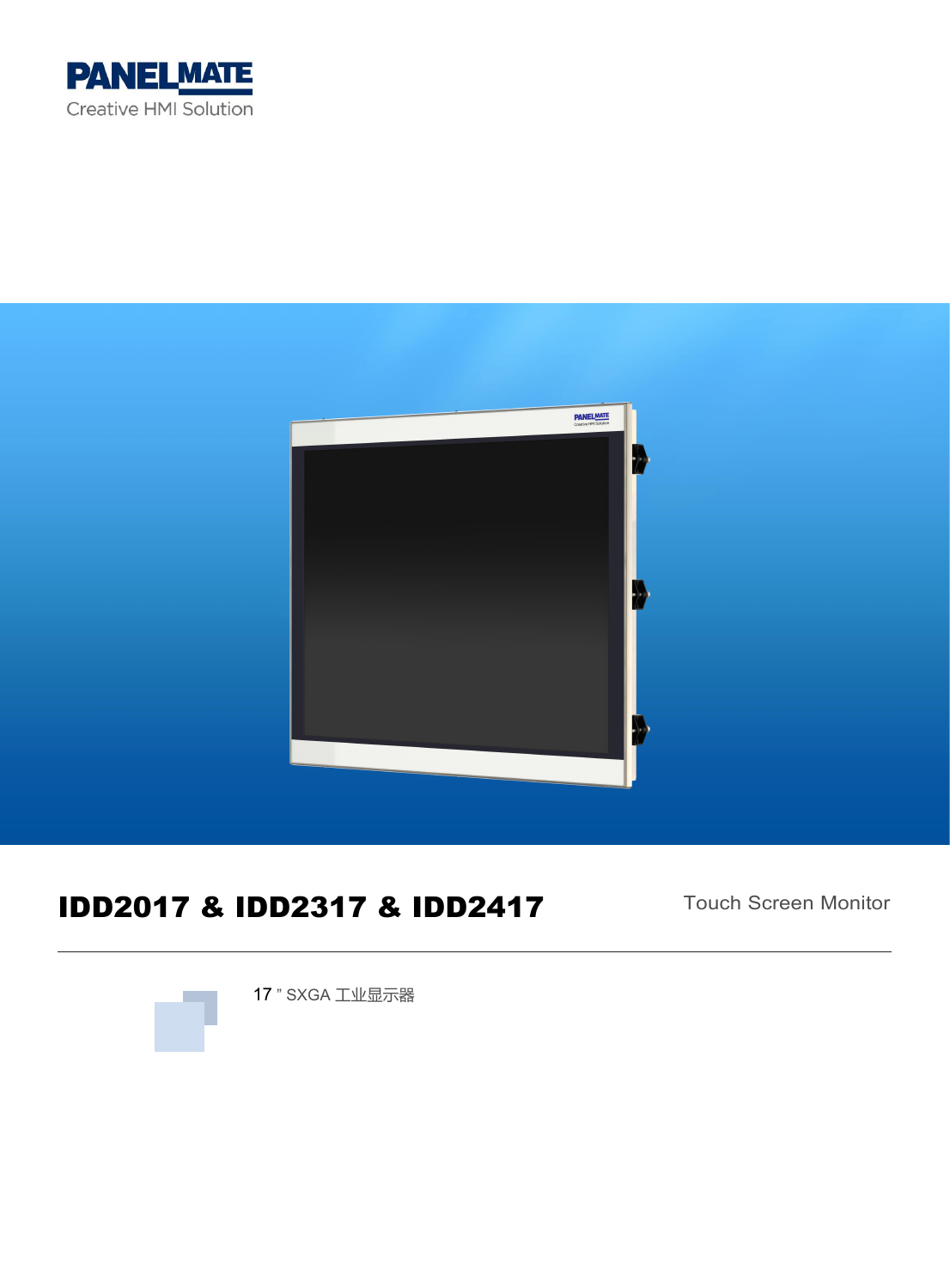#### **IDD2017 & IDD2317 & IDD2417**

 $\frac{1}{\sqrt{2\pi}\sin^2\theta}\frac{\sqrt{2\pi}}{\sqrt{2\pi}}\frac{1}{\sqrt{2\pi}}\frac{1}{\sqrt{2\pi}}\frac{1}{\sqrt{2\pi}}\frac{1}{\sqrt{2\pi}}\frac{1}{\sqrt{2\pi}}\frac{1}{\sqrt{2\pi}}\frac{1}{\sqrt{2\pi}}\frac{1}{\sqrt{2\pi}}\frac{1}{\sqrt{2\pi}}\frac{1}{\sqrt{2\pi}}\frac{1}{\sqrt{2\pi}}\frac{1}{\sqrt{2\pi}}\frac{1}{\sqrt{2\pi}}\frac{1}{\sqrt{2\pi}}\frac{1}{\sqrt{2\pi}}\frac{1}{\sqrt$ 

OC manamana amama OC manama amamana OC

**DE M** 



### IDD2017 & IDD2317 & IDD2417

CE FC

|  | 规格参数: |  |  |  |
|--|-------|--|--|--|
|--|-------|--|--|--|

|      | 控制按钮             | 后面板OSD控制键,可调节对比度/亮度                                                  |
|------|------------------|----------------------------------------------------------------------|
|      | 总体尺寸 (W x H x D) | 386.5mm x 339.5mm x 53.7mm (15.22" x 13.37" x 2.11")                 |
|      | 开孔尺寸 (W x H)     | 376mm x 329mm (14.80" x 12.95")                                      |
|      | 外壳               | 前面板: 铝镁合金, 阳极氧化涂层; 后盖: 钣金喷漆; 接地隔离保护                                  |
| 常规参数 | 安装方式             | 嵌入式、壁挂式、桌面式、VESA                                                     |
|      | 电源输入             | 插拔式端子: DC 24V                                                        |
|      | 功耗               | <b>20W</b>                                                           |
|      | 显示接口             | VGA & DVI & HDMI                                                     |
|      | 净重               | 4.5KG                                                                |
|      | 屏幕类型             | 17" SXGA TFT                                                         |
|      | 分辨率              | 1280 x 1024                                                          |
|      | 最大色彩             | 16.7MB                                                               |
|      | 显示区域 (W x H)     | 337.920mm x 270.336mm (13.30" x 10.64")                              |
| 液晶屏  | 背光               | <b>LED</b>                                                           |
|      | 背光MTBF (小时)      | 30000hrs                                                             |
|      | 像素间距             | 0.264 x 0.264                                                        |
|      | 亮度               | 250cd/m <sup>2</sup>                                                 |
|      | 对比度              | 1000:1                                                               |
|      | 视角               | (L)88 / (R)88 / (U)85 / (D)85                                        |
|      | 触摸屏类型            | 单点电阻式触摸屏&多点电容式触摸屏&无触摸钢化玻璃                                            |
|      | 透光率              | > 85%                                                                |
| 触摸屏  | 控制器              | USB接口                                                                |
|      | 驱动支持             | Windows XP, Windows 7, Winows8, Windows 10, Linux, CE                |
|      | 多点触摸             | 在Windows下可达10点                                                       |
|      | 表面硬度             | 莫氏硬度 7                                                               |
|      | 工作温度             | $0 \sim 50^{\circ}$ C (32~122°F)                                     |
|      | 存储温度             | -20~60°C (-4~140°F)                                                  |
|      | 相对湿度             | 5~95% (无凝结)                                                          |
| 环境参数 | 工作时振动            | SSD applied: 1.5 Grms, IEC 60068-2-64, random, 5 ~ 500 Hz, 1 hr/axis |
|      | 工作时冲击            | SSD applied: 10 G, IEC 60068-2-64, 半正弦波, 持续11ms                      |
|      | <b>EMC</b>       | <b>CE/FCC Class A</b>                                                |
|      | 防水               | 前面板达到IP65防护等级                                                        |
|      |                  |                                                                      |

**Touch Screen Monitor**